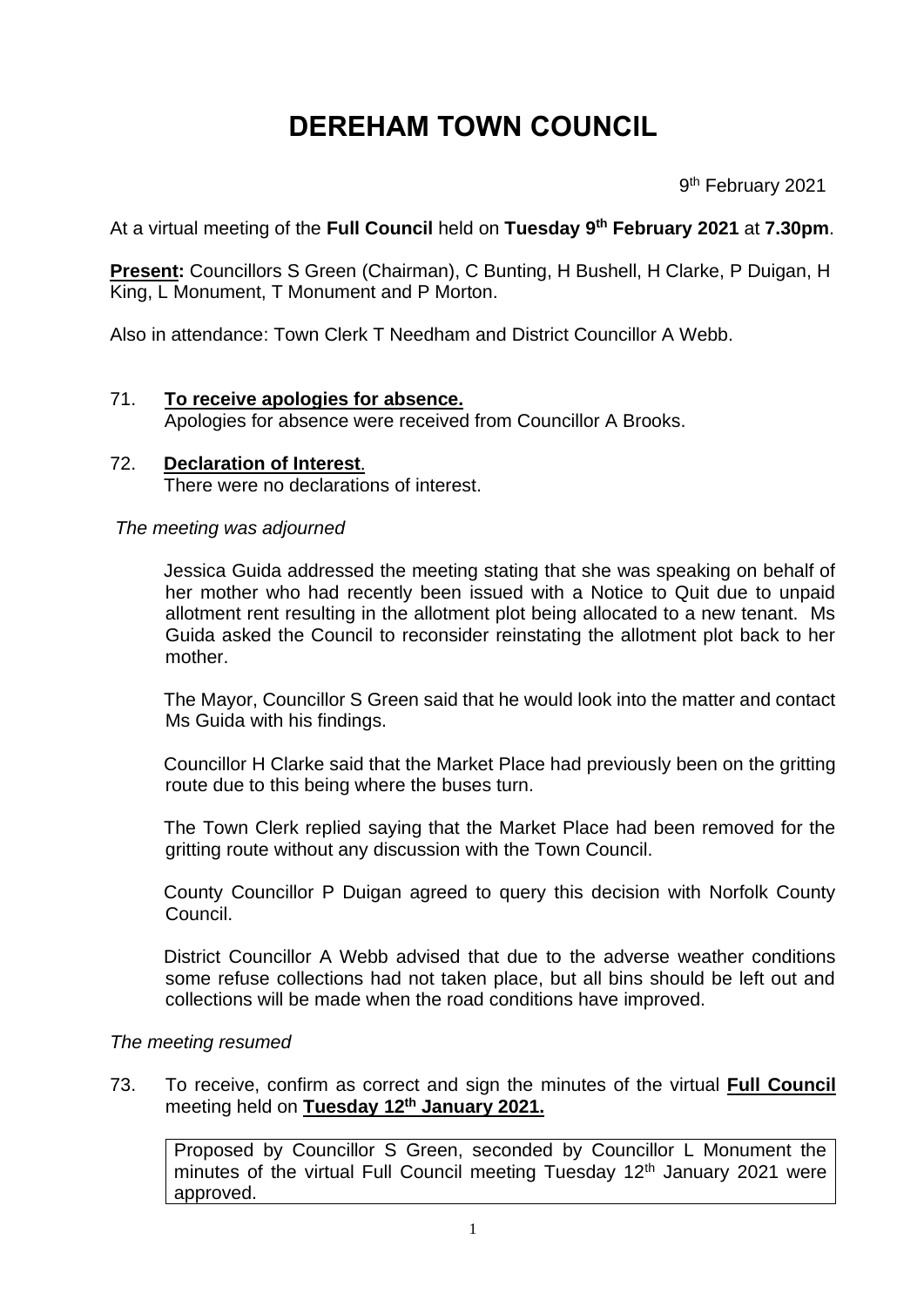#### 74. **Virtual Heritage & Open Spaces Committee meeting** (a) To receive, confirm as correct and sign the minutes of the meeting held on **Tuesday 26th January 2021.**

Proposed by Councillor P Duigan, seconded by Councillor L Monument the minutes of the virtual Heritage & Open Space Committee meeting Tuesday 26<sup>th</sup> January 2021 were approved subject to minor amendments.

(b) To receive a report from the Chairman, discuss any matters arising therefrom and vote on recommendations.

The following recommendations were agreed and approved by the Council subject to the amendments shown in bold:

# **Dereham Heritage Trust Report, Presentation and Discussion.**

The Town Clerk and Trevor Ogden prepare an options appraisal to be discussed at a future meeting.

### **To consider requests from individuals to plant trees.**

It was agreed the **Town Council** does not accept **funds for personal / memorial** trees as it is unable to sufficiently control the environment in which they may be located.

### **To consider possible encroachment at Etling Green.**

Provided the occupiers first obtain consent (if needed) under section 38 of the Commons Act 2006, the Council would also give consent provided it is limited to the use of the paddock as ancillary to the main house, and not for any additional development within the paddock.

### **To consider recovering costs from a tenant.**

The recovery of cost from the tenant will not be pursued.

### 75. **Virtual Recreation Committee meeting**

(a) To receive, confirm as correct and sign the minutes of the meeting held on **Tuesday 26th January 2021.**

Proposed by Councillor C Bunting, seconded by Councillor P Duigan the minutes of the virtual Recreation Committee meeting Tuesday 26<sup>th</sup> January 2021 were approved.

(b) To receive a report from the Chairman, discuss any matters arising therefrom and vote on recommendations

The following recommendations were agreed and approved by the Council: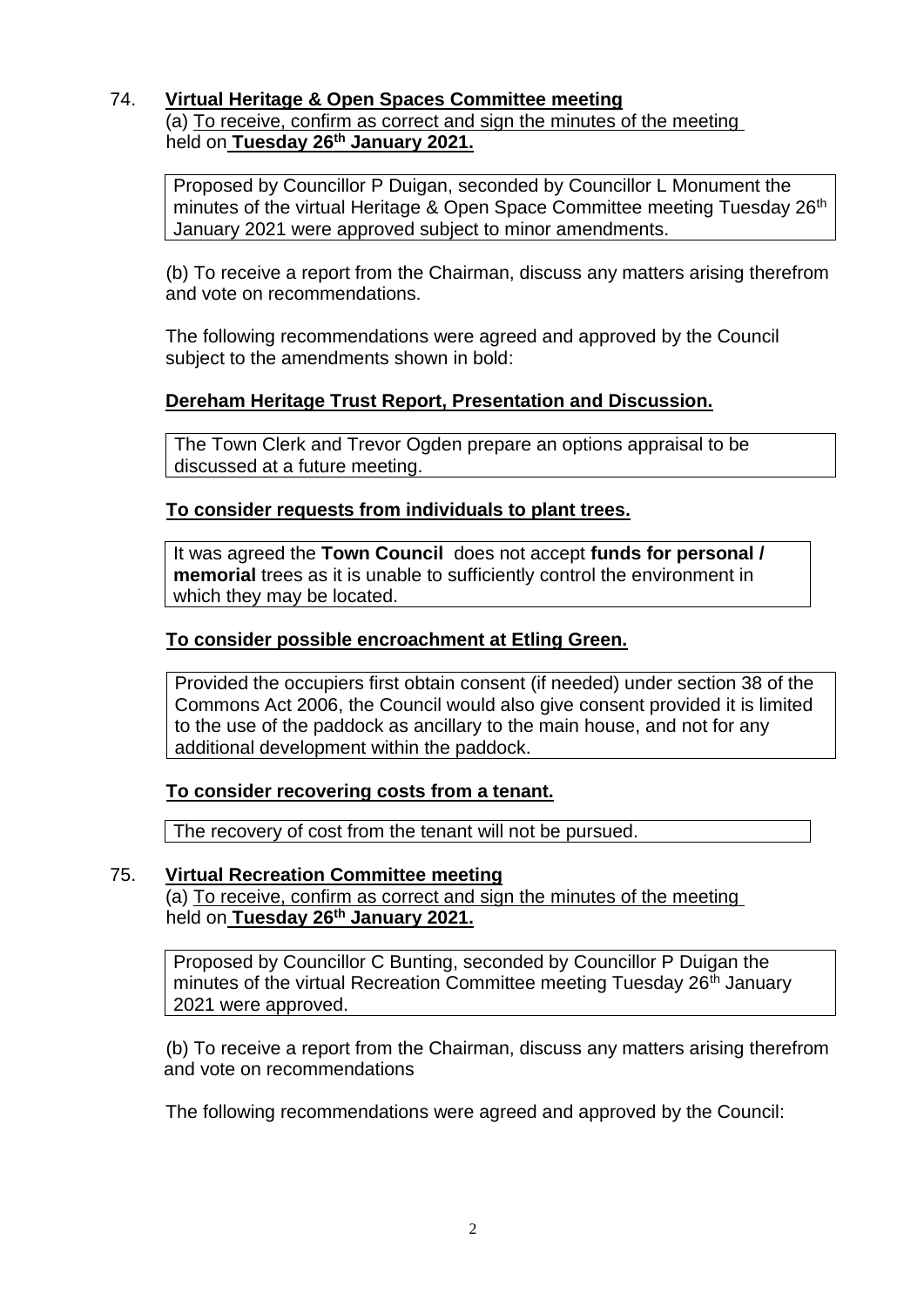# **To consider renewing lease for Dereham Rugby Club.**

The Town Council work with the Rugby Club to establish a 25-year lease on the area required for the current rent, with the option for rent reviews when more information was available for comparable rents.

# **To consider Playing Pitch Strategy and initial actions.**

The Town Council ask Breckland Council to consider endorsing the Playing Pitch Strategy.

The Council implement a pitch improvement strategy in the spring of 2021 for Toftwood Recreation Ground and Moorgate Rugby field. Such a strategy would include applying fertilizer, aeration and re-seeding at a total cost of £3,000.

# 76. **Virtual Personnel Committee meeting**

(a) To receive, confirm as correct and sign the minutes of the meeting held on **Tuesday 2nd February 2021.**

Proposed by Councillor H King, seconded by Councillor P Morton the minutes of the virtual Personnel Committee meeting Tuesday 2<sup>nd</sup> Febuary 2021 were approved subject to minor amendments.

(b) To receive a report from the Chairman, discuss any matters arising therefrom and vote on recommendations:

The following recommendations were agreed and approved by the Council subject to the amendments shown in bold:

# **To review the staff recruitment and selection process.**

The recommendations within the review be agreed subject to the following changes.

- Under core values include, flexibility and the ability to share work in a small team.
- Under interview include "what would you do if..." type questions
- Under recommendation 5 change to a maximum of 4 Councillors on interview panel for Clerk
- Under references include option to take up references for people volunteering experience if they have a short work history.
- That when a candidate is appointed, they are introduced to the Chairman of Personnel who will report to full Council
- That greater weighting should be given to qualifications score, acknowledging that the independent person may well suggest adjusting the weighting.

# **To consider policy on appraisal questions**.

As part of the annual staff appraisal process all staff are asked about their work plans in the short-, medium- and long-terms and how they view their contribution to the organisation. This would allow managers to plan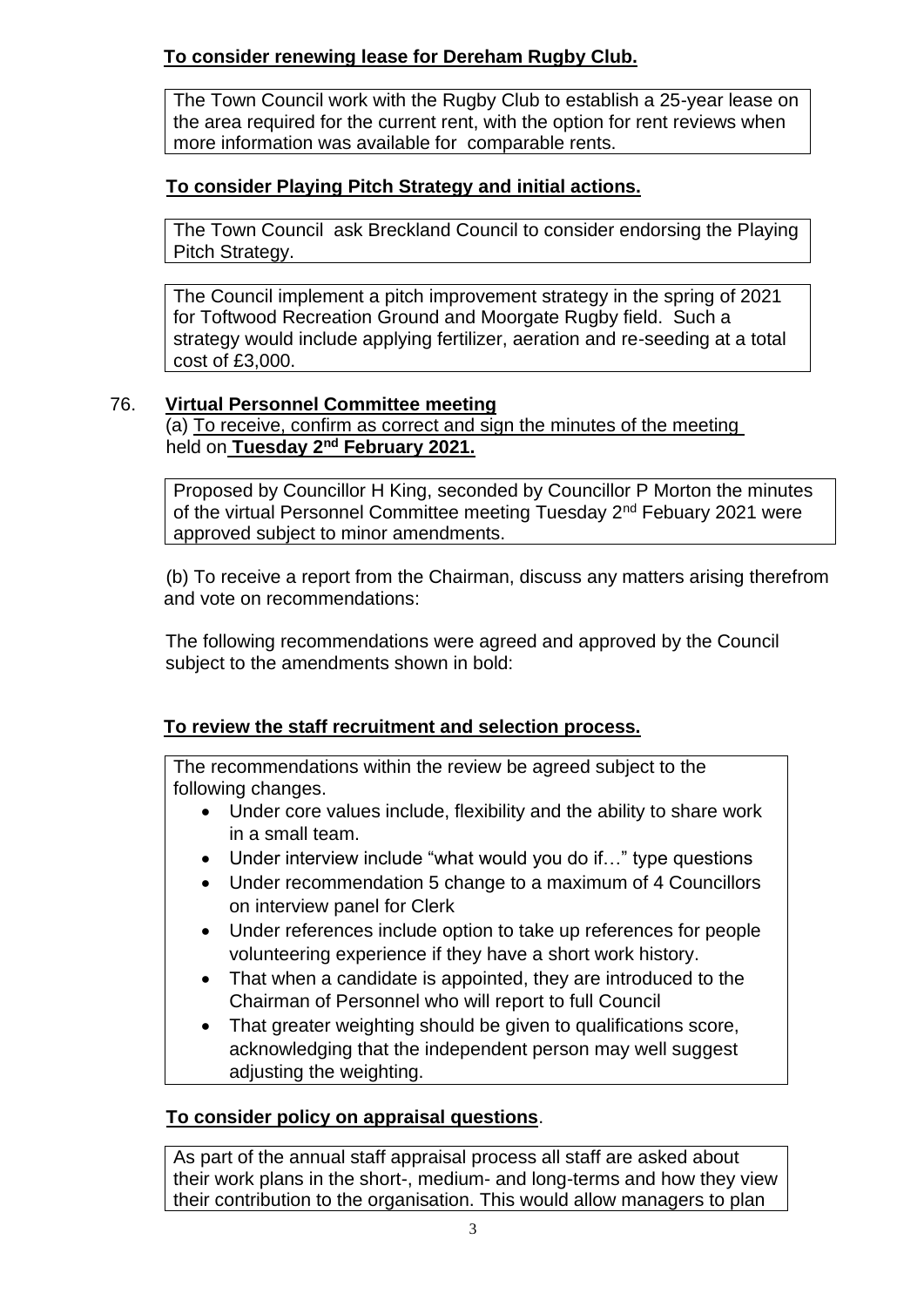and assess staff training needs.

### **To consider making temporary admin officer permanent.**

The current admin officer employed on a temporary contract since July be made permanent.

### **To consider staff breaks.**

The outside staff are to be offered a 15-minute break during the **morning in addition to their normal lunch break**. If a member of staff requires additional breaks due to health or disability, that this would be considered on a case-by-case basis.

### **To consider the administration of awarding increments.**

The Committee recommended that:

Where the Clerk feels that performance has excelled and an additional increment is merited, a report is presented to the Chairman of Personnel and the Mayor, before the decision is made.

Where the Clerk feels that performance is such that an increment should not be awarded then, the individual concerned should have been given notice of their performance and been given the chance to improve performance. If performance has not improved, a report is presented to the Chairman of Personnel and the Mayor, before the decision is made not to award an increment. Where an increment is not awarded, the employee is provided with details of the appeals process, including the deadline for appealing.

In both cases the Clerk will discuss **with the Chairman of Personnel and the Mayor** the appropriateness of reporting the decision to Council at the end of the appeals process.

# **Leave carryover due to COVID -19**

The Clerk and Deputy Clerk be permitted to carry over more than 20 days leave, provided that the accrued leave, along with leave entitlement for 2021 and 2022, be reasonably evenly spread throughout those years.

Proposed by Councillor L Monument, seconded by Councillor P Morton it was agreed that Councillor C Bunting be a member of the Personnel Committee.

### 77. **To receive and adopt the list of accounts paid, the Financial Statement and list of accounts to be paid.**

Proposed by Councillor S Green, seconded by Councillor L Monument the list of accounts paid, the Financial Statement and list of account to be paid were agreed.

### 78. **To nominate a signatory for the National Savings Accounts.**

It was agreed that Councillor H King be a signatory on the National Savings Account.